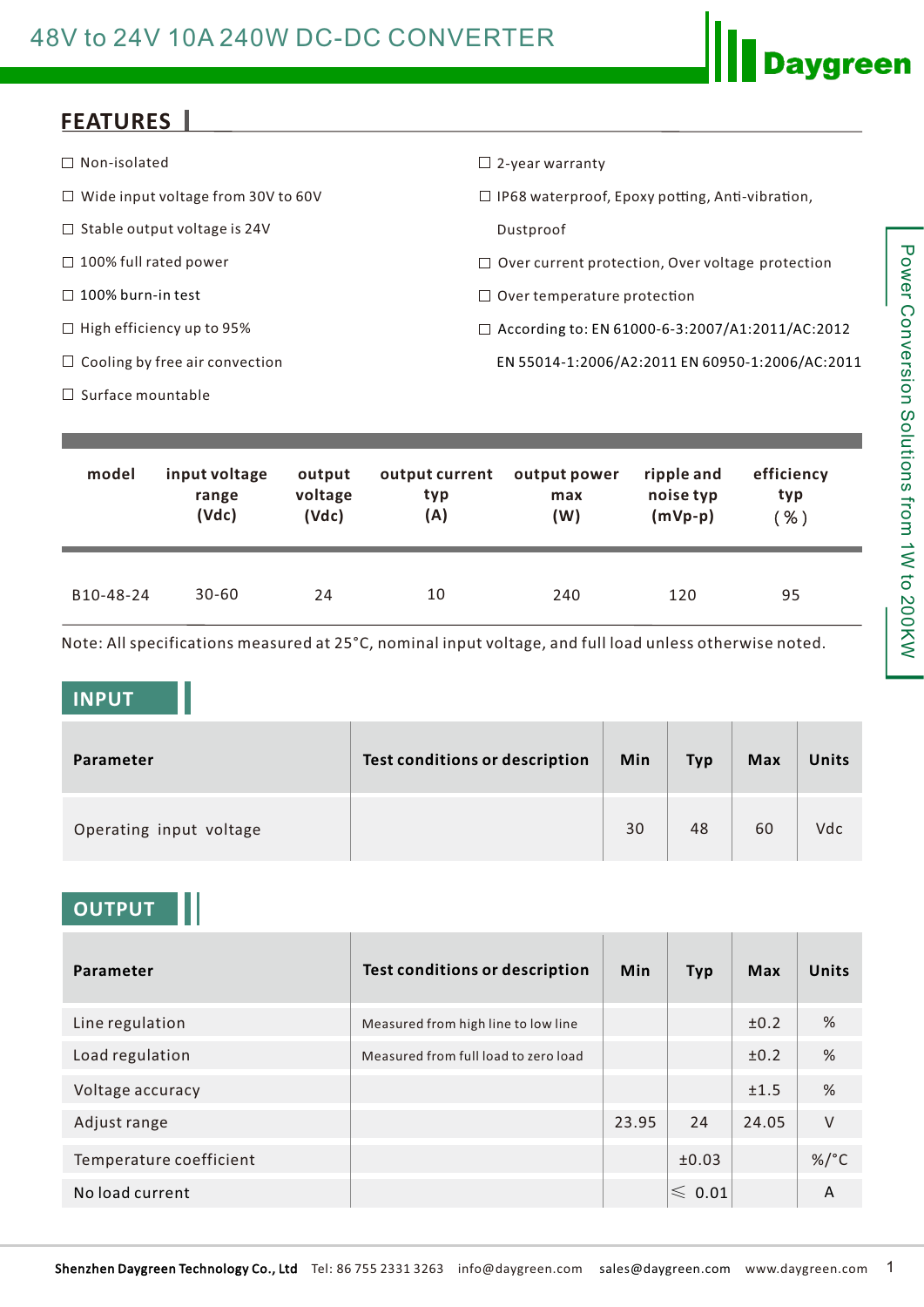## 48V to 24V 10A 240W DC-DC CONVERTER

## **PROTECTIONS**

| Parameter                       | <b>Test conditions or description</b> | <b>Min</b> | <b>Typ</b> | <b>Max</b> | <b>Units</b> |
|---------------------------------|---------------------------------------|------------|------------|------------|--------------|
| Output over voltage protection  | %Vo                                   | 115        |            | 140        | %            |
| Output short circuit protection | Continuous                            |            |            |            |              |
| Current limit                   | % nominal output current              | 100        | 110        | 120        | %            |
| Thermal shutdown case temp      |                                       |            | 85         |            | °C           |
| Cooling                         | Free air convection                   |            |            |            |              |
| Fuse                            | built in PCB                          |            | 10         |            | А            |

| <b>SAFETY AND COMPLIANCE</b> |                                                                                      |
|------------------------------|--------------------------------------------------------------------------------------|
| Parameter                    | <b>Test conditions or description</b>                                                |
| Safety approvals             | EN 61000-6-3:2007/A1:2011/AC:2012<br>EN 55014-1:2006/A2:2011 EN 60950-1:2006/AC:2011 |
| Enclosures                   | <b>IP68</b>                                                                          |

III

# **ENVIRONMENTAL**

| Parameter                  | <b>Test conditions or description</b> | Min   | <b>Typ</b> | <b>Max</b> | <b>Units</b> |
|----------------------------|---------------------------------------|-------|------------|------------|--------------|
| Case operating temperature |                                       | $-40$ | 25         | 85         | $^{\circ}$ C |
| Ambient temperature        |                                       | $-20$ |            | 60         | $^{\circ}$ C |
| Storage temperature        |                                       | $-40$ |            | 105        | $^{\circ}$ C |
| Humidity                   | Non-condensing                        |       |            | 95         | %            |

## **DERATING CURVE**